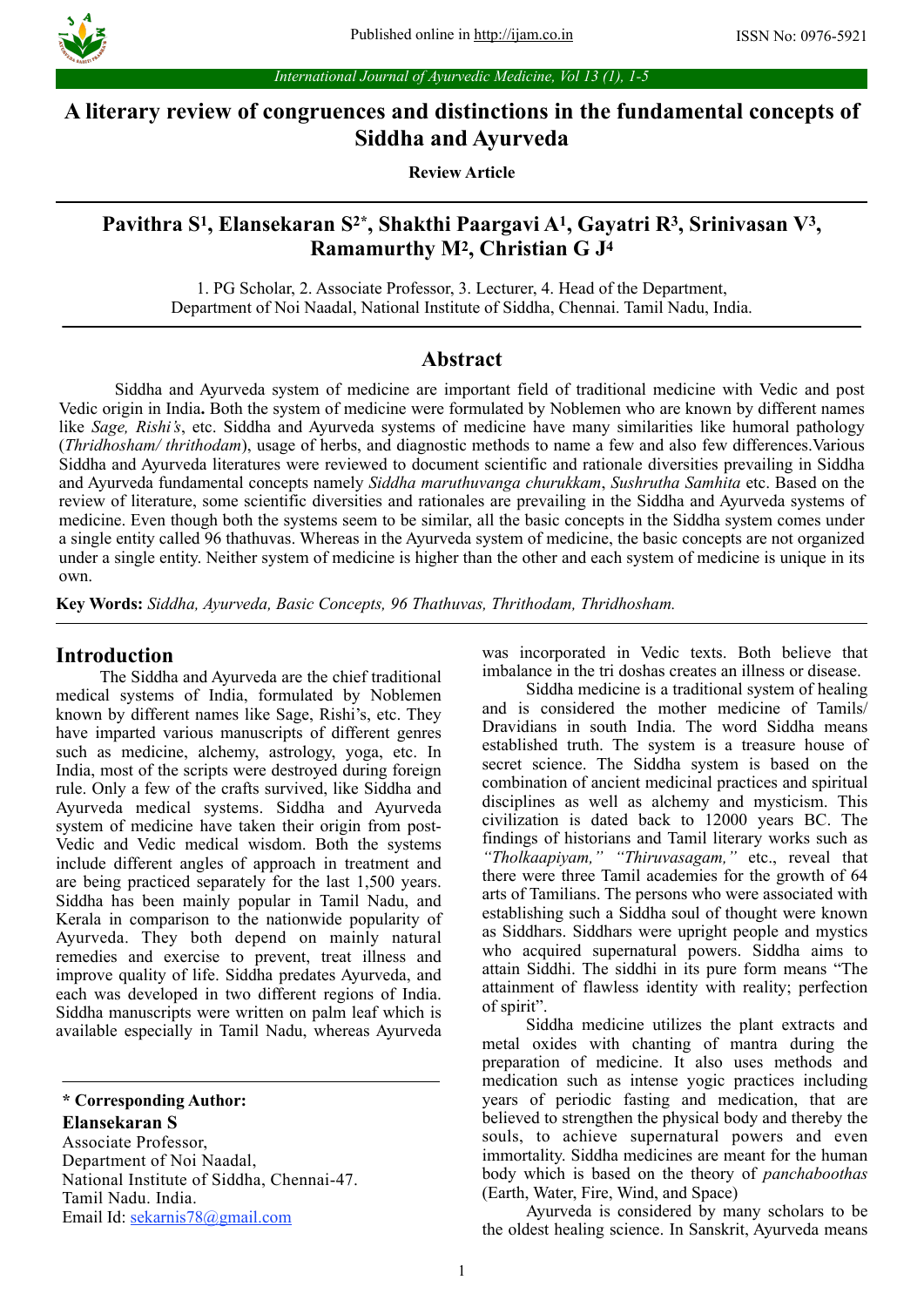

*Pavithra S et.al.,A literary review of congruences and distinctions in the fundamental concepts of Siddha and Ayurveda*

"the science of life" Ayurvedic Knowledge originated in India more than 5,000 years ago and it is called as "Mother of all healing". The prime object of Ayurveda is the preservation of human life  $\&$  of animals and  $\&$ the preservation of health in the healthy" Siddha and Ayurveda systems of medicine have many similarities like humoral pathology, usage of herbs, and diagnostic methods to name a few. Despite similarities, they do have differences in various aspects. I have tried to shed some light on this topic with the medical literature available.

## **Methodology**

The main focus of this review is to elucidate the conceptual differences and similarities between major traditional Indian Medical systems – Siddha and Ayurveda based on various available literatures. The review was carried out by various Siddha and Ayurveda books were collected to find out the diversities regarding Siddha and Ayurveda. The Study was done within three months. As per reviewed literature and articles, there are some diversities seen in the diagnosis of diseases.

## **Discussion**

### **Basic Concepts**

In the Siddha system of medicine, the basic concepts come under 96 Thathuvas, and it falls under 3 broad categories (ie. Muthal thathuvam, Irandaam thathvam, and Moondram thathuvam)2. Ayurveda incorporates on Shad dharshan (Six philosophy of life) which are ways orienting with reality. In Siddha, cosmogenesis of universe is caused by Panchabhoothams. According to Ayurveda the cosmogenesis of universe is said to be caused by Nine Causitive substances (Nava karana dravya) namely Ether, air, fire, water, earth , soul, mind, time and direction. Bootham (Elements) – 5, Pori (Sense organs)  $-5$ , Pulan (Five Senses) – 5, Kanmenthiriyum (Five motor organs) – 5, Gnanenthiriyum (Organs of perception) – 5, Anthakaranam (Four Intelectual activity) - 4, Arivu (Wisdom / Brain) - 1 comes under Muthal thathuvam, Naadi (Ten humoral energy channels) – 10, Vaayu (Ten Vital air) – 10, Aasayam (Functional repositories) – 5, Kosam (Five body systems) –  $5$  comes under Irandaam thathuvam, Aatharam (Psychophysical centers / Plexuses) – 6, Mandalam (Regions) – 3, Malam (Impurities) – 3, Thodam (Humour / Principles of functional constituents of the body) – 3, Edanai (Physical binding) – 3, Gunam (Qualities of Man) – 3, Vinai (Affinity) – 2, Raagam (Eight Passions) – 8, Avathai (Five States of consciousness) – 5 comes under Moondram thathuvam1. Whereas in Ayurveda the basic concepts are (1) Three dhosas – Vata, Pita, Kapha, (2)Sapta dhatus - Rasa (Blood devoid of Erythropoietic elements), Rakta (Erythropoietic elements), Hamsa (Muscle tissue), Medas (Adipose tissue) lipid stores in the body, Asthi (Bone tissue), Majja (Bone marrow), Sukla (Reproductive tissue), (3) Three Malas – Purisha (Faces), Mutra (Urine), Sweda (Sweat). In Siddha the

Vaayus are classified into 10 types via Pranam (Air of life), Abanan (Air of downward motion), Viyanan (Air which spreads throughout), Udhanan (Air of upward motion), Samanan (Balancing air), Naagan (Air of intellectual function), Koorman (Air of yawing), Kirugaran (Air of salivation), Devathatthan (Air of laziness), Dhanancheyan (Air that acts on death), in Ayurveda system Vaayus are classified into five types. They are Prana, Udana,Vyana, Samana, and Apana. Naadi in Siddha system are classified into ten types. They are (i) Edakalai, (ii) Pingalai (iii) Suzhimunai, (iv) Siguvai, (v)Purudan, (vi) Kaanthari, (vii) Atthi, (viii) Alambudi, (ix) Sangini, (x) Gugu (2). In Ayurveda the Naadi is classified into three types namely Vatham, Pitham and Kabham. According to Siddha classical text, the fundamental functions of Vatham, Pitham, Kapham are creation, protection and destruction(3). In Ayurveda, the fundamental functions of Vata, Pitta, Kapha are destruction, protection and creation respectively(10). The theory of Ashtangayogam , Taste (Suvai/ Rasa) is common in both system of medicine. In Ayurveda, Prakuruti is classified into four types namely Janma prakuruti, Dega Prakuruti, Dosha Prakuruti and Manasa Prakuruti whereas in Siddha it known as Thega ilakanam.

### **Diagnostic methods**

The determination of disease, its cause, and symptoms are called diagnosis. In Siddha system diagnosis of a disease is done by, Poriyal therthal - Examination of sense organs of the patient by the physician, Pulanalarithal - Examination of sensory functions of the patient by the physicians, Vinathal (Interrogation) - Enquiry of the patient/attendee about the complaints and history of disease6. Naadi (Pulse) is strictly followed from ancient days. Siddha system has literature with main stream focus in pulse diagnosis. Envagai thervu – (a) Naadi, (b) Sparisam, (c) Naa, (d) Niram, (e) Mozhi, (f) Vizhi, (g) Malam, (h) Moothiram. Manikadai nool (wrist circumference) - Is one of the Methods of diagnosing the disease, with the help of measuring the wrist circumference. Thoothuvan ilakkanam (observations while sending the messengres to the physician), Jothidam (Medical Astrology) is ancient medical system associates with body, disease and drugs under the influence of sun, moon, and planets along with twelve astrological science, each astrological science associates with different parts of the body. After examining the individual's natal chart, a medical astrologer may give advice to the patient about the areas of the body in which they are most likely to have trouble. It is used as a diagnostic tool in Siddha system. Pancha Patchi is an ancient palm leaf scripture. Pancha means five and patchi means bird, Panja Bhutham is present in universe and also in all living beings. The five elements are represented by five birds, Vulture, Owl, Crow, Cock and Peacock. These birds influence and control all our action. These are the diagnostic methods followed in Siddha System(3). In Ayurveda system the diagnostic process is enumerated under (1) Pratyaksam (Observation of signs by use five senses and by three fold examination they are Darsana,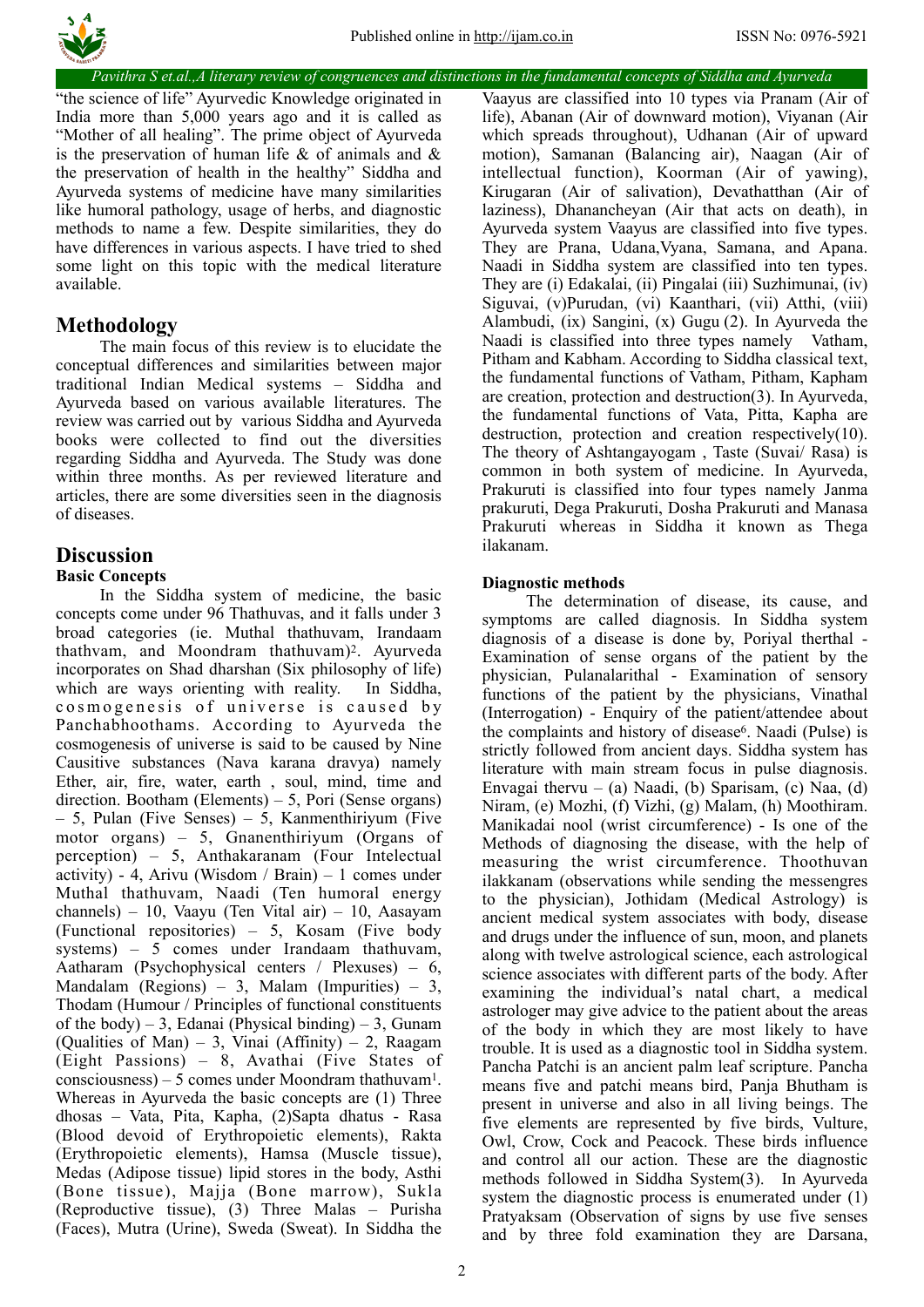

#### *International Journal of Ayurvedic Medicine, Vol 13 (1), 1-5*

Sparsana and prasna), 1a) Darsana (Inspection), 1b) Sparsana (Palpation) - It includes auscultation,1c)Prasana (Introgation)- taking history of patient, (2) Yukti - By the judgement on basis of correlation of effects of different causes as in the case of upasaya and anupasaya. (i.e.) clinical and laboratory examination.(3) Atopadesa – Authortiative instruction (A textual instruction confirms the diagnosis). (4) Anumana or tarka - After observation of physical findings and their relation with particular pathology applied, Shadanga pariksha - examination of major classification of body parts. Shareera (Human body) is broadly made up of six large parts or units. i.e two upper limbs, two lower limbs, one head, one trunk, Dhasavidha pariksha - It includes ten aspects which are examined viz prakruthi, vikruthi, sara, samhanana, pramana, satmya, satwa, ahara shakti, vyayamashakti, vaya, Astasthana pariksha – (i) Naadi pariksha (Pulse diagnosis), (ii) Mootra pariksha (Urine examination), (iii) Mala priksha (Stool examination), (iv) Jihwa pariksha (Tongue examination), (v) Shabda pariksha, (vi) Sparsha pariksha (Examination of skin), (vii) Drika pariksha (Examination of eye), (viii) Akriti pariksha (Nature of person) were followed in Ayurveda(18).

#### **Classification of Medicine**

Siddha system describes the classification of medicine into two types, Aga marunthu (Internal medicine) and Pura marunthu (External medicine). The medicines are administrated orally are called Aga marunthu (Internal medicines) which is classified into 32 types which includes lower, middle and higher order medicine. The external medicine are also classified into 32 types. According to Siddha texts, The treatment methods are classified into (A) Vinnavar maruthuvam (Divine method) – The medicines which are prepared from metals and minerals the speciality of these medicine is that a very small dose will brings a quick recovery, (B) Maanida maruthuvam (Human or rational method) – They are herbal medicines which have short definite life span., (C) Asura maruthuvam Surgical method) – these are surgical procedures meant for disease those which are not cured by internal medicines alone. Twelve types of Internal medicine comes under Vinnavar maruthuvam they are, (A.1) Parpam (Microfine and white coloured), (A.2) Chenduram (Microfine and red in colour), (A.3) Chunnam (Higher oder medicine when compared to parpam and chenduram), (A.4) Mezhugu (medicine with waxy consistency), (A.5) Pathangam (Medicine which is made from mud made apparatus), (A.6) Sathu (Prepared from minerals and mercuric compounds), (A.7) Kalangu (Another method of medicine prepared from minerals and mercuric compounds), (A.8) Kattu (It is non breakable and stable product), (A.9) Urukku (prepared from mercuric, arsenic compounds, metals kattu etc.), (A.10) Karpam (taken internally in a proper dose with proper diet restriction), (A.11) Theener (prepared by distillation process), (A.12) Guru Gulligai (Prepared by solid balls called mani e.g. Rasa mani). (B) Manida maruthuvam comprises types of internal medicines, thy are  $(B.1)$  Charu - juice,  $(B.2)$  Surasam –

boiling the extracted juice, (B.3) Kudineer – decoction, (B.4) Karkam – Raw matrials prepared in the form of paste, (B.5) Utkali – medicine which is dry in superficial and past form inside, (B.6) Adai - Prepared from raw drugs, rice flour and ghee, (B.7) Choornam – A fine powder of raw drugs,  $(B.8)$  Pittu – A raw drugs processed in steam, (B.9) Vadagam – Medicine which is rolled into tablets of required size, (B.10)Vennai – Medicine with waxy consistency like butter, (B.11) Manapaagu – medicine in syruform, (B.12) Rasayanam – medicine in semisolid form, (B.13) Nei – medicine in the form of ghee, (B.14) Ilagam – medicine in semisolid state, (B.15) ennai – medicine in oil form, (B.16) Maathirai – pills or tablet, (B.17) Pakkuvam – Procssing raw drugs after soaking it in a rice washed water , lemon juice, ginger juice, (B.18) Thenural – Raw drugs like gooseberry are soaked in honey after making holes in it, (B.19) Kadugu – medical drug processed in ghee, (B.20) Kuzhambu – Medicine prepared in semiliquid consistency. Some of external applications which comes under Manida maruthuvam are (B.21) Vedhu – Steam therapy, (B.22) Pattrupasting processed raw drugs on diseased part, (B.23) Ottradam – Fomentation, (B.24) Poochu – processed juice of herb, (B.25) Kattu – Bandaging, (B.26) Pottanam – Foementation after oil application, (B.27)Thokkanam – Physical manipulation of the body, (B.28) Podi thimirthal – Application of medicated powders, (B.29) Nasiyam – Nasal drops, (B.30) Kalikkam – Eye application. (B.31)Naasigabaranam – Application of nasal powders, (B.33) Mai – Raw drugs processed with anjanakkal. (C) Asura Maruthuvam is also called as surgical procedures are of 3 types ther are, (C.i) Aruvai or surgical applications – Aruvai (Excision), Keral (Incision), Kuruthi vaangal (Blood letting), and Attai vidal (leech application) are some of the procedures included in this treatment. (C.ii) Agni or heat application – Suttigai (Cauterization), Vedhu (Steam therapy), Ottradam (Fomentation), Pottanam (Foemented bundle application), Pugai (Fumigation). (C.iii) Kaara murai - Kaaram (alkali application), Seelai (medicated plastering), Kalimbu (oinments), Podi (medicated powder), Neer (medicated powder), Kali (creams), Pasai (pastes)(1). In Ayurveda Ausadha or Bhaisajya (Medicine) are broadly divided into two categories (a) Aahaara dravya – Food substance (b) Ausadhi dravya which means the substance used as drug. Some of aushadhas are (a) Arka – A liquid preparation obtained by distillation of certain liquids or drugs soaked in water. (b) Aasava or aristas – these are fermented prearation of medicinal plants. (c) Avaleha – It is a Semisolid preparation of drugs, acquires the consistency of thick paste. The other similar forms are Modaka, guda, Kandha, Lehya, Praasa etc. (d) Choorna – A fine powder of single drug or compound drugs, (e) Ghana – A dried aqueous extract. It is a solidified mass prepared by evaporating all aqueous portion. (f) Tailas (Medicated oils) and ghritas (Medicated ghee) – It is a preparation in which oil or ghee is boiled with prescribed kasaayas (Decoction) and Kalkas (Fine paste) of drugs according to the formula. (g) guggulu – an exudate obtaind from plant *Commiphora mukkul*.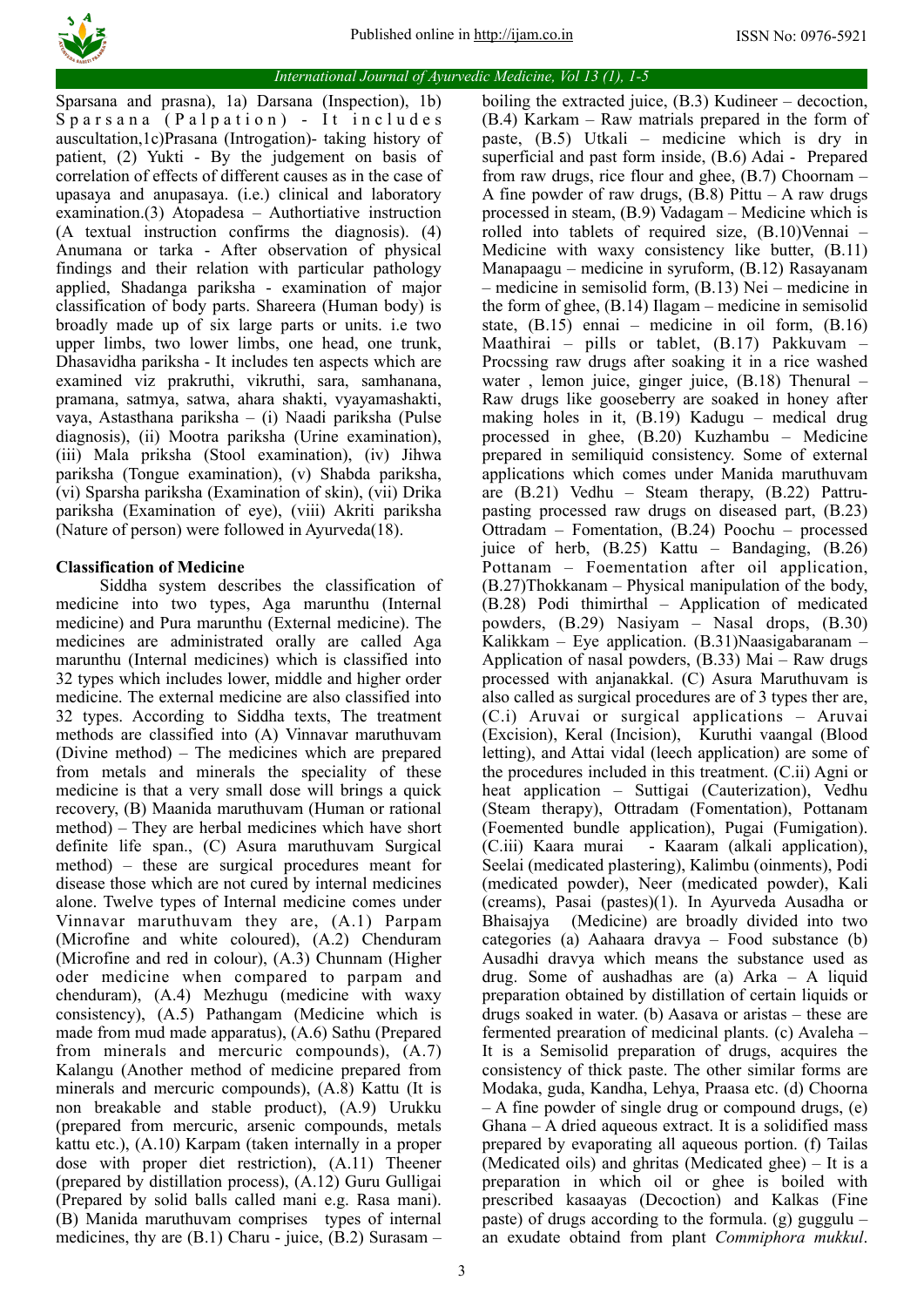

*Pavithra S et.al.,A literary review of congruences and distinctions in the fundamental concepts of Siddha and Ayurveda*

The preparations having this exudate as main effective ingredient are known as Guggulu. (h) Lepa – Drug formulations in the form of paste used for external applications are called as lepas. (i) Sattva – It is a water extractable solid substance collected from a plant. (j) Varthi, Netrabindhu and anjana – these are medicinal preparation meant for external applications to the eyes.  $(i)$  Vati and Gutikas – A drug prepared in the form of tablets.

#### **Treatment procedures**

The Line of treatment in Siddha system is catogerized into A) Oil bath – oilbath is recommended for once in four days. It strengthens the five motor organs and also helps to fight against the illness during any season. Gingelly oil / cow's ghee / some medicated oil is used for oil bath. Some diet restrictions are followed while taking oil bath and is also discussed in ancient Siddha Literature. B) Purgation - Purgation is one of treatment in Siddha System of medicine. Purgation is given for management of deranged vaatham. For chronic disorders, purgation is given for three consecutive days to neutralize the Vaatham, and for a fast recovery. C) Emesis – Vamanam (Emesis) is one among the treatment methods followed in Siddha system. Emetic therapy is done in diseases which affects lung due to increased Vatha and Kapha humors. D) Fasting therapy – It is also called as Langanam in Siddha system. Medical fasting is safe and effective as it corrects deranged Vatham, Pitham and Kabam. The main external therapy in Siddha system are (1) varmam which is the life force / energy concentric points where the flow of life force traverse through it in a periodic manner with respect to circadian rhythm. Varmam points in the body are vital energy storing points through which the vital energy is transmitted through the various parts of the body and all functions of the body are mediated. There are 108 varmam points used to stimulate energy and heal diseases (2) Thokkanam which is a therapeutic manipulation and mobilization procedure usually done with hands on body in nine different ways with or without application of medicated oil in five different postures (Standing, sitting, walking, lying one side and supination) in treatment of conditions related to deranged Vatham associated humors – Manipulative therapy. Two basic treatment principles are followed in Ayurveda they are I) Brmhana – Nutrition and II) Langhana – Attenuation. Langhana is of two types they are A) Sodhana – Elimination therapy and B) Samana – Palliative therapy. Sodhana which expels the deranged dhosas from the body. A Five folded external treatment known as panchakarma or detoxification therapy. It helps to stop further production of ama. The purpose of panchakarma is complete detoxification and purification of the body. It has five distinct steps (1) Vasti – Herbalised oil enemas : This type of medication is administered rectally to expel Vatha, (2) Nasya – Nasal irrigation : The medicine which is administrated through nose is called Nasya. The excess of humors which is accumulated above the nect is eliminated through nasya, (3) Vamana – Therapeutic vomiting : Vomiting

helps to eliminate Kapha causing excess mucus, (4) Virechana – Purgation : Purgation relives excessive Pittha or Pittha along with Kapha and Pittha along with Vaatham in the body, (5) Rakta Moksha – Bloodletting or Sraaviyadham : The toxin which is present in blood is eliminated through Raktha Moksha. Leeches are used as alternative of bloodletting(16 -18).

### **Conclusion**

As per literatures and reviewed articles, in Siddha system basic concepts comes under 96 thathuvas. Where as in ayurvedha system of medicine the basic concepts are Three dhosas, Sapta dhatus and three Malas. According to diagnostic Methodology, Envagai thervu, Manikadai nool, Thoothuvan Ilakanam, Jothidam pancha patchi are some of the methods followed in Siddha System of Medicine and Shadanga pariksha, Astasthana pariksha, Dhasavidha pariksha was followed in Ayurvedic System of Medicine. In Siddha the medicines are classified into 32 types Internal medicines and 32 External medicines, whereas in Ayurveda Aushada (Medicine) is classified into Aahaara dravya and Ausadhi dravya. Line of treatment in Siddha system is classified into oil bath, purgation, emesis and fasting therapy. Brmhana and Langhana are the two basic line of treatment followed in Ayurvedic system of medicine. Neither system of medicine is higher than the other and each system of medicine is unique in its own.

## **References**

- 1. Development of Standard Siddha Terminologies; National Institute of Siddha; First Edition; may 2014; Govt of India.
- 2. Uthamaroyan. C; Siddha maruthuvaanga surukkam; Department of Indian Medicine and Homeopathy.
- 3. Shanmugavelu M; Noi Naadal Noi mudhal Naadal Thirattu part 1,2,3RD Edition;2003; Govt of Tamil Nadu.
- 4. Uthamaroyan. C; A compendium of Siddha medicine; 1st edition;2005;Department of Indian Medicine and Homeopathy.
- 5. Kandasaamy pillai N; History of Siddha Medicine; 2nd edition; 1998; Department of Indian Medicine and Homeopathy.
- 6. Natarajan K; Principles of Diagnosis in Siddha; Part 1; Department of Indian medicine and Homeopathy.
- 7. Uthamaroyan. C; Siddhar Aruvai maruthuvam; Department of Indian Medicine and Homeopathy. Fourth Edition- 2005. Chennai – 600 106
- 8. Ramachandran S P; Agathiyar vaithiya chinthamani; Thamarai noolagam; 1st Edition; 1st part; Thamarai noolagam, Chennai.
- 9. Sunil V. Joshi ; Ayurveda and panchakarma; Motilal Banarsidass publishers Private limited.
- 10. Vagbhata's; Astanga Hrdayam; Vol. 3; Translated by Prof. K.R. Srikantha Murthy; Chowkhamba krishnadas Acadamy; Varanasi.
- 11. Mahadevan L; Padhartha vignanam;1<sup>st</sup> edition; 2009; Department of Indian Medicine and Homopathy.